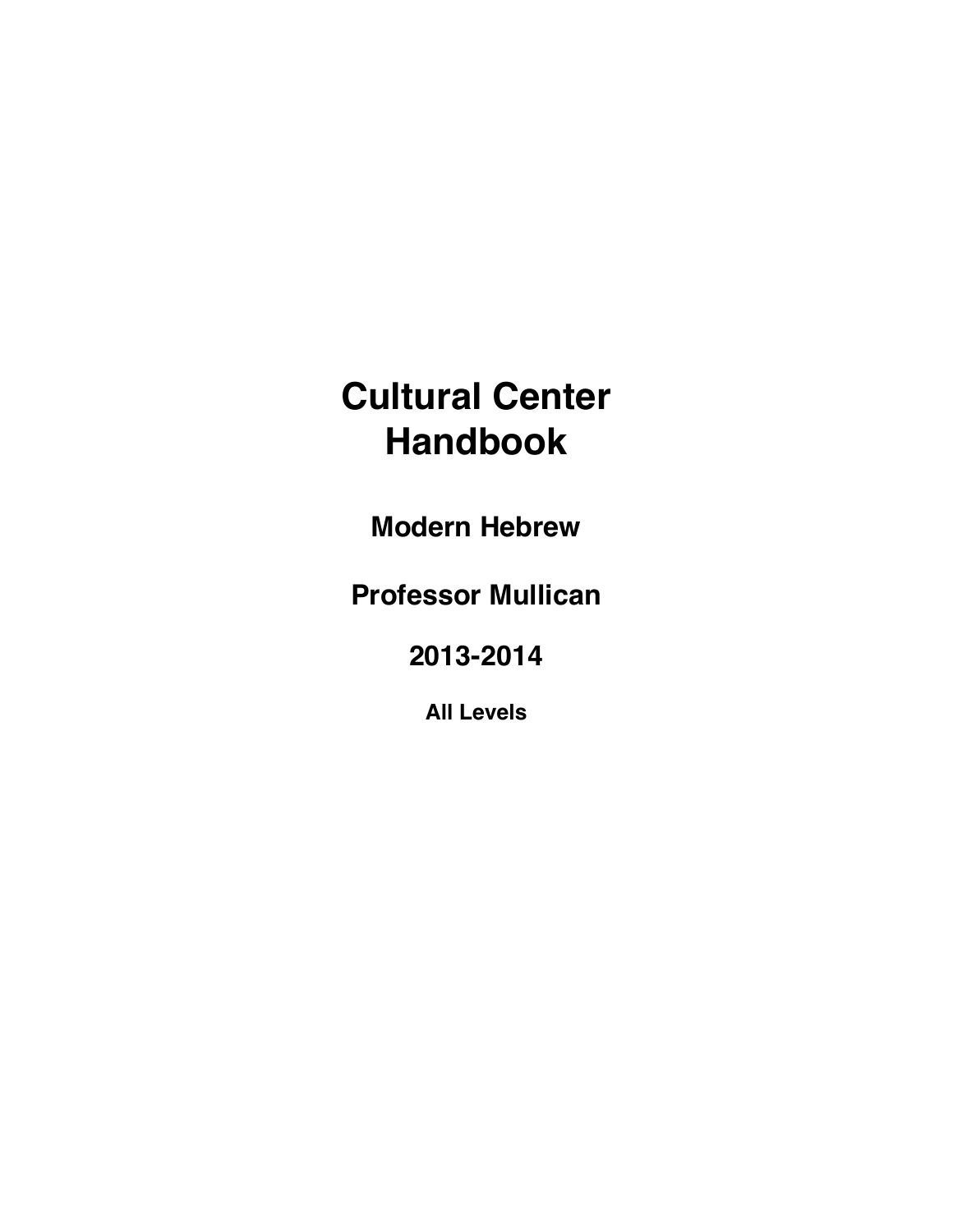## **Handbook Contents and Introduction**

This is your Hebrew Cultural Center handbook. It is your guide to all the resources available to you as a student of ORU that can help further your knowledge of Hebrew. In all of the classes in Hebrew up to level 204 a certain amount of hours must be spent in the cultural center for a grade. This guide is here for you to choose the best type of activity for your level and learning style.

Should you be past the 204 level, the cultural center is a great tool to hone your skills. Because it is of no cost to you, this is a highly recommended resource to exploit. Many of the activities available in the cultural center are still challenging at higher levels.

I encourage you to take advantage of the wonderful resources you have available to you at the Cultural Center! Shalom!

\*Note - a shortcut to the verbs and book lists can be found on the main Language Lab website: [http://www.oru.edu/current\\_students/my\\_academics/resources/language\\_lab/.](http://www.oru.edu/current_students/my_academics/resources/language_lab/) This handbook is simply a guide to the resources listed there.

# **Contents:**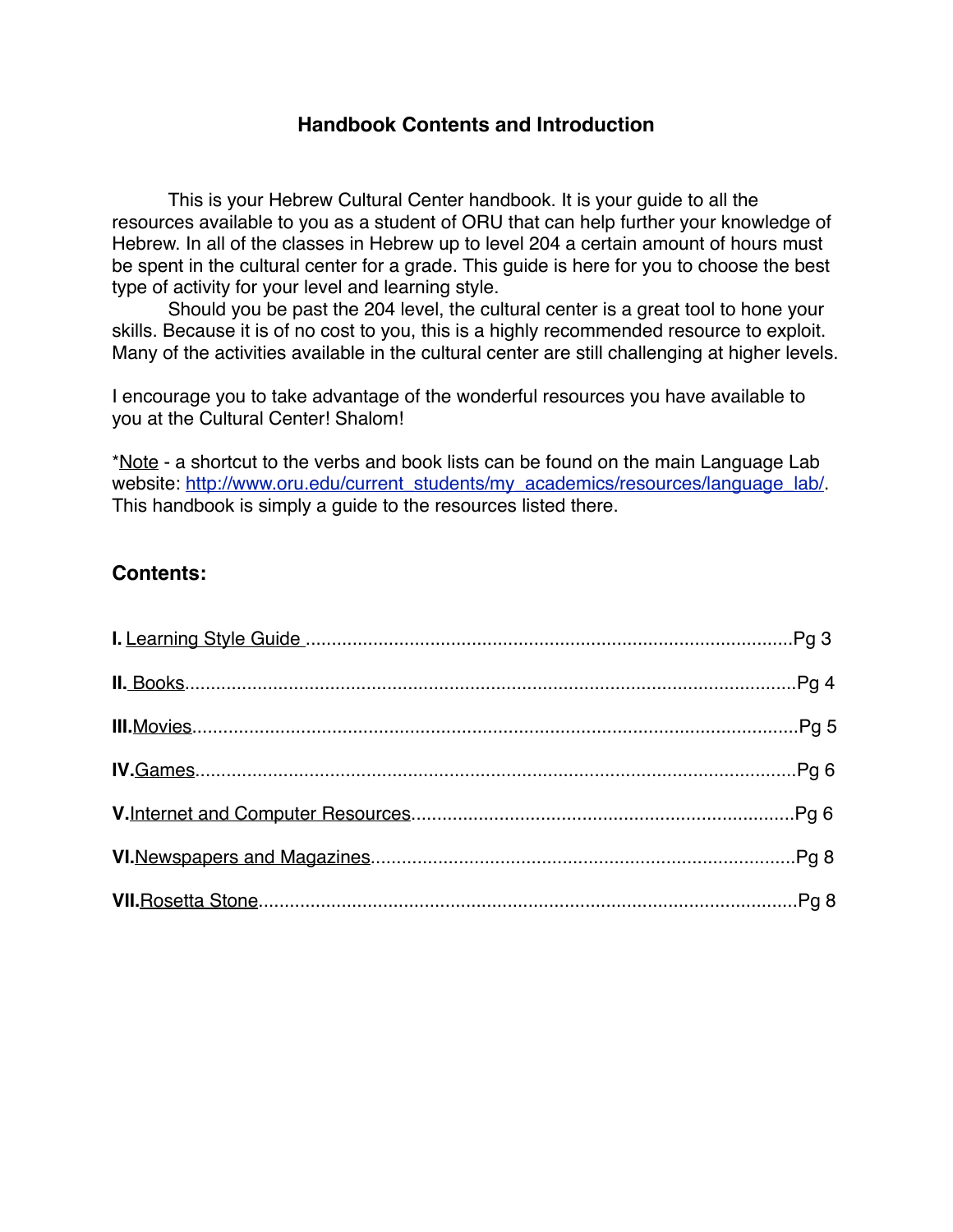# **Learning Style Guide**

Determining your learning style can help you in many, many areas of life, even outside of college. It is included in this packet as a tool to help you on your quest to learn Hebrew. When you know how you best learn and what your thinking style is, you can study more efficiently and learn more quickly.

The following link will take you to a free 70 question test (it takes about 10 minutes) which gives an accurate evaluation of how you are processing information and how you best learn. It also gives links to descriptions of the learning styles.

Identifying your learning style can help you choose the best activity to do when you are completing your cultural center hours. The activities in this packet are listed according to learning style for this purpose.

Here is the link:

#### <http://www.learning-styles-online.com/inventory/>

A list of the learning styles included in this packet is below (the list is from the website above):

Aural (auditory):

- If you are an auditory learner, listening to languages and hearing words sounded out are most helpful to you.
- You should focus on hearing as much Hebrew as possible (with understanding!) in order to get the most benefit of your class.
- Reading and writing may be more difficult for you, unless visual learning is your secondary style.

#### Logical:

- If you are a logical learner, understanding the "nuts and bolts" of the language is very helpful to you grasping the grammatical concepts.
- Finding ways to understand the "why" behind a grammar concept will be most efficient for you.
- Very "foreign" concepts can be difficult; in this case, it is best to be able to just take the concept for what it is, even if you don't understand it, and practice it anyway.

#### Physical:

- If you learn physically, you need to connect Hebrew with physical objects that you encounter in daily life.
- Using the words with your day to day activities is the best way to learn for you.
- More abstract words such as prepositions ("even," "as," and "like,") can be difficult for you. Try to connect them physically, or use your secondary learning style to pick these up and practice them often.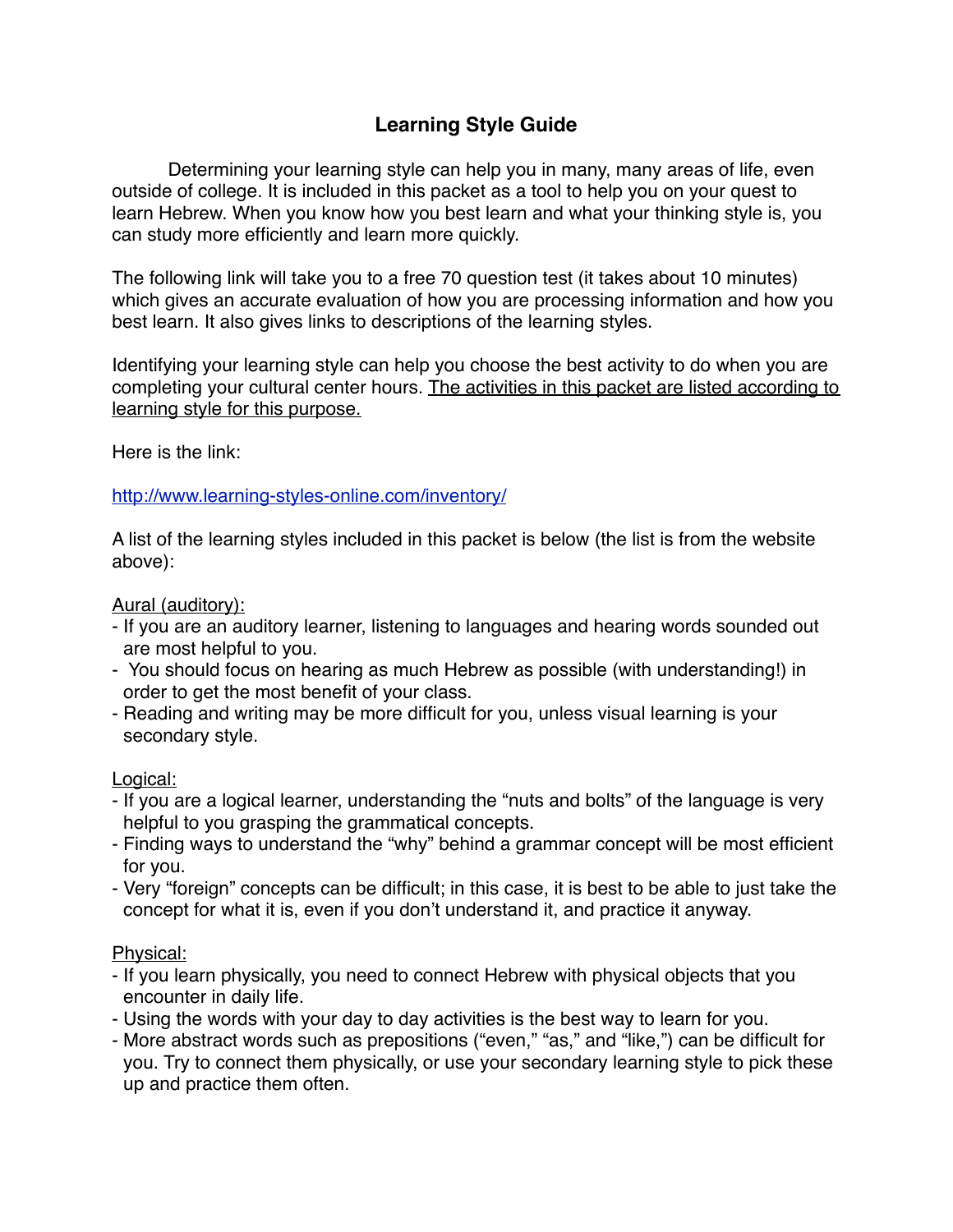Verbal:

-This is perhaps the learning style most adapted to learning languages. If this is your style, words make sense to you in most forms.

-You should utilize as many avenues with as many senses as possible in order to grasp Hebrew best.

-The more abstract and cultural aspects of a language might be lost on you. Immersion in the culture is one way to overcome this challenge.

Visual:

-If this is your learning style, you need to see it in order to get it.

-If this is your style, make sure you are able to view a diagram of the concept, or look at the vocabulary word in order to learn it.

-Verbal learning is perhaps the most difficult challenge for many visual learners, and thus, you should pair verbal learning with visual in order to understand best.

## Social:

-You tend to learn best in groups, sharing the Hebrew language with others. Practice and personal feedback work best with you.

-Try to practice with a classmate, and maybe even bring a friend to the cultural center with you.

-It can be difficult or boring for you to learn alone, and thus, you should seek out ways to interact personally with the language.

Solitary:

-You prefer quiet and solitude in order to study.

-Perhaps interacting in class is difficult, or you are shy about speaking Hebrew with another person. You need a strong foundation of personal study before stepping out socially.

-Make sure you study it yourself, and own the material yourself, before practicing it with others.

# **Books**

The Cultural Center has many books in Hebrew to choose from. Even if you cannot read Hebrew easily, or don't have a large vocabulary, these books will help you practice your reading skills and develop a larger vocabulary.

Levels: All Learning Styles: Verbal, Visual, Solitary, Aural (if you read them out loud)

Children's Books: Goodbye in Antarctica - באנטארקטיקה להיתראות My Aunt from Prophet Street - הנביאים מרחוב שלי הדודה נורית זרחי - Nurit Zarchi The Vineyard and the Workers - והפועלימ הכרם Stories from the Pentateuch - חמשי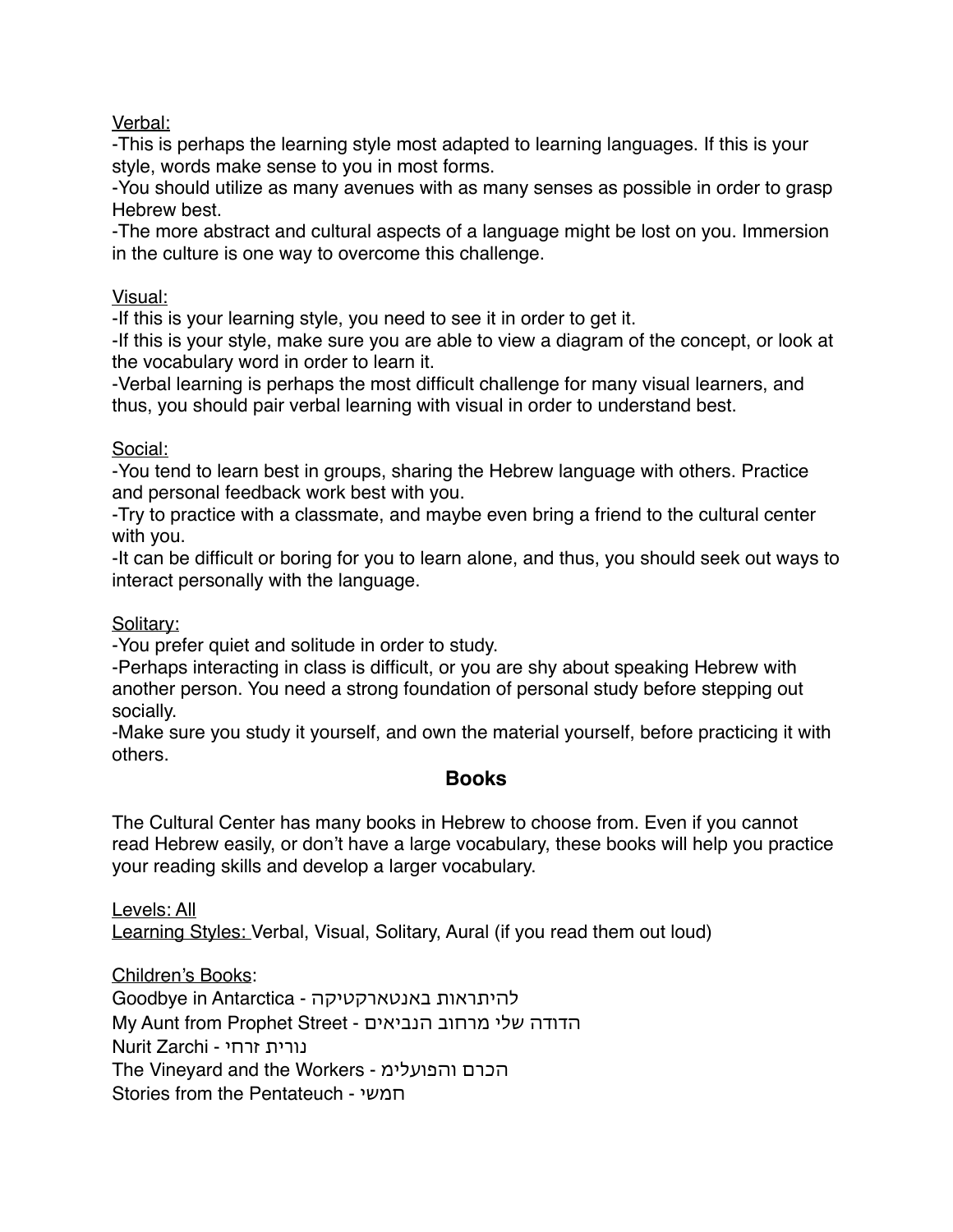Winnie the Pooh: Someone's Lying - משפר םישהי :חדר פו סיפור אצבעוני – Thimbles From Time to Time - לעת מעת Ami and Tammy -עמי ותמי Puss in Boots - במגפים החתול Snow White - שלגיה Ascension of Jesus the Messiah - המשיח ישוע עלית In My Family - שלי במשפחה לכלוכית - Cinderella We Have A Llama - למה לני יש מה טוב - Tov Mah עולם גדול - Gadol Olam

Other Books The Tamarisk and Other Short Stories Selected Stories of Asher Barash Search the Scriptures - הענינים תוכן שלום עם אלוהים - God with Peace The Drug Trap - הסמים במלכודת למה רווקה אני - ?Why me נסיעות עם תינוקות - Babies with Travels The Book of Psalms and the Worship of God - עלהים ועבודה תהילים ספר כיצד ללמוד את כתבי הקדוש - Bible the Study to How King of the Jews - היהודים מלך The Mark of Cain 14 Years in Communist Prisons - הדממה עדת Martin Luther Translation - לותר מרטין Let My People Go - מרחוק בנייך הביאי The Tevye Stories Miracles (C.S. Lewis) - נסים The Jews from Cyrus to Herod - הורדוס עד מכורש היהודים אלהים תמיד גדול יותר - Greater Always is God

#### **Movies**

We have a selection of movies that either have Hebrew subtitles or that have Hebrew audio. These are always an enjoyable way to spend your cultural center hours, but just make sure you listen to the movies in Hebrew audio - this is required.

Levels: All, but generally the lower levels (101-203). Learning Styles: Visual, Verbal, Aural, Social or Solitary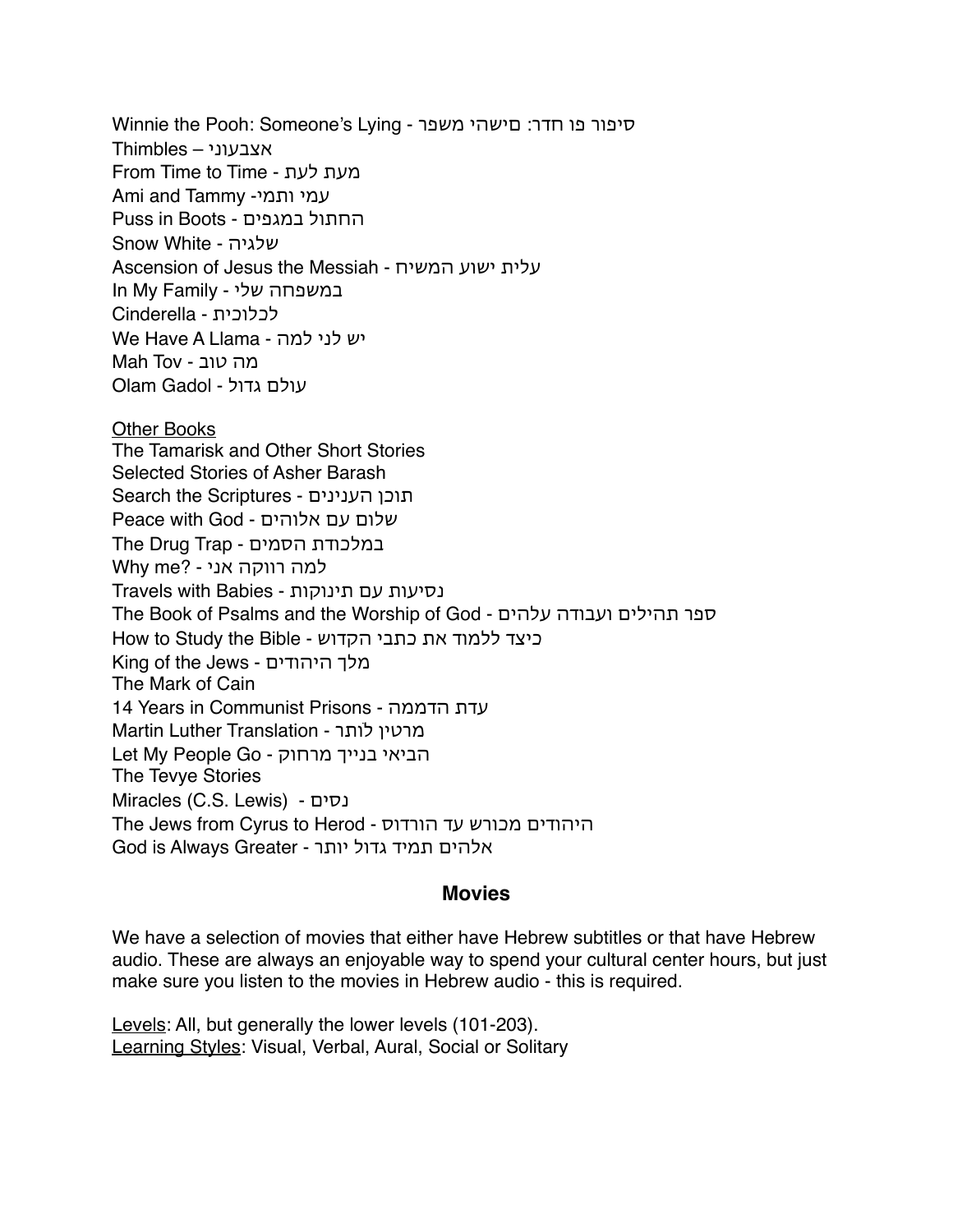Here is a link to the list of the movies available, as well as the number to give to the receptionist in order for him/her to pull the movie down for you.

[http://www.oru.edu/current\\_students/my\\_academics/resources/pdfs/](http://www.oru.edu/current_students/my_academics/resources/pdfs/hebrew_dvds_2012.pdf) [hebrew\\_dvds\\_2012.pdf](http://www.oru.edu/current_students/my_academics/resources/pdfs/hebrew_dvds_2012.pdf)

#### **Games**

Self-explanatory, this is a collection of Hebrew board games and group games that can be played. They are highly interactive and a lot of fun. Ask at the desk to check out a game for a bit.

Levels: Beginner - 101-102 Intermediate - 203-204 Advanced - 301 and up

#### Apples to Apples, Jewish Edition

 - A good resource for cultural and religious vocabulary. Will help you to learn the significance of a cultural word in English before learning it in Hebrew.

- Level: Beginner and up. Fun to play for those that know the terms and humor.

- Learning Types: Visual, Verbal, Aural, and Social

Scrabble, Hebrew

- A wonderful way to practice vocabulary and spelling. The ultimate Hebrew crossword puzzle. Recommended to play before a vocab quiz!

- Level: Any.
- Learning types: Visual, Verbal, Physical, Logical, and Social

Monopoly, Hebrew

- A great way to build vocabulary and practice reading skills. The whole game is in Hebrew.

- Level: Intermediate to Advanced. You need good reading skills to follow the game. Will also help improve reading skills and vocabulary.

- Learning types: Visual, Verbal, Social.

## **Websites Alphabet Websites:**

Here is a group of links to specific websites that are targeted towards the Modern Hebrew student. This is a rich resource with varied practice settings and interesting activities, encompassing many different learning styles.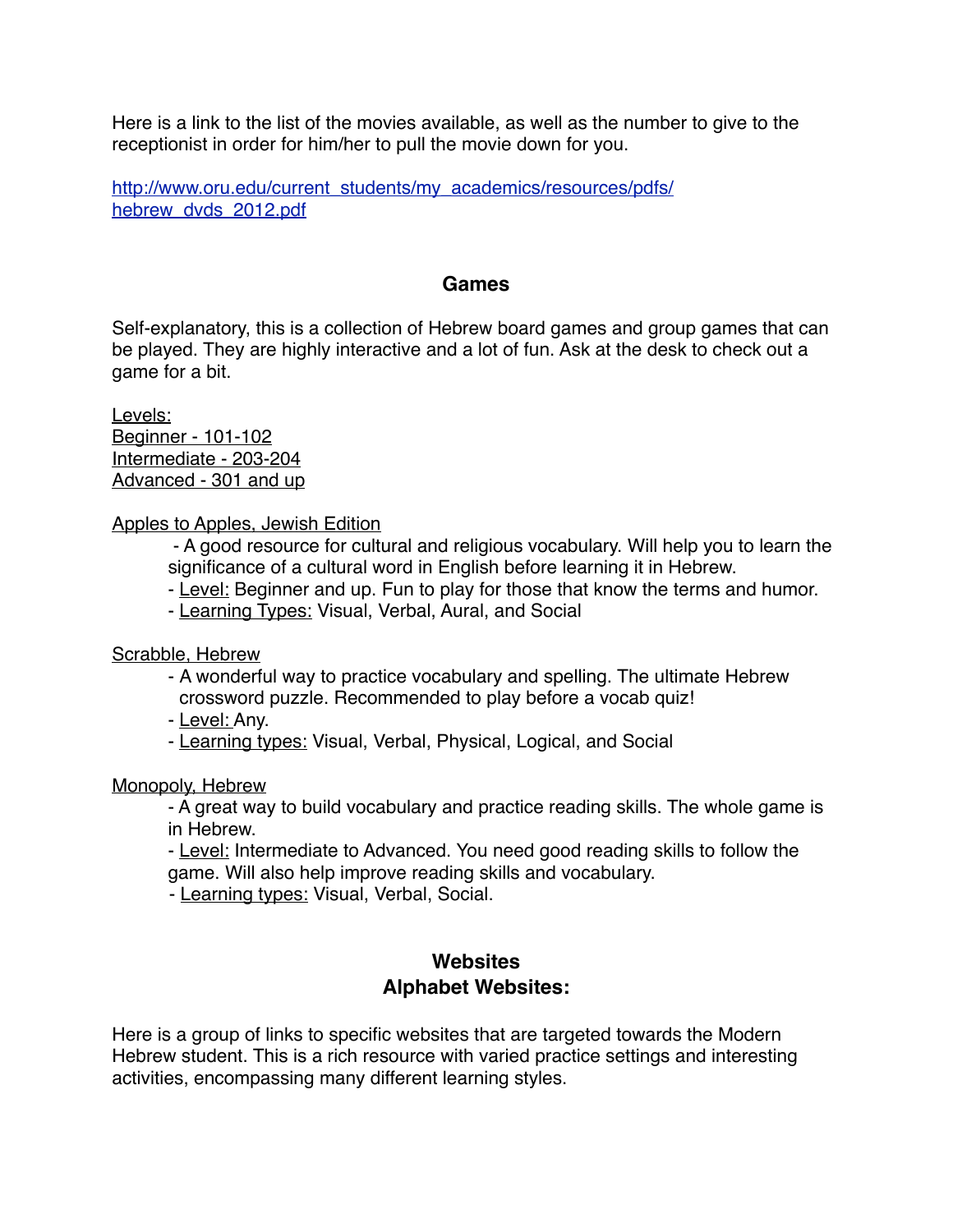-Aleph-Bet Song: A must have for learning the Hebrew alphabet. You'll never forget this song.

Level:Beginner Learning Style: Aural, Visual <http://www.youtube.com/watch?v=UiCzoTs1AdE>

-Cartoon Hebrew.com: A cute and thorough explanation of the alphabet with good imagery.

Levels: 101-102 Learning Style: Visual, Verbal, Logical <http://www.cartoonhebrew.com>/

## **Grammar and Vocabulary Websites:**

- Hebrew For Christians: A thorough website on Hebrew culture, language, and beginning grammar. Very clear.

Level: 101-203 Learning Style: Visual, Aural, Logical <http://www.hebrew4christians.com>

- Aleph-Bet on the Net: A wonderful interactive vocabulary self-quiz - recommended before a vocabulary test! Level: 101-204

Learning Style: Visual, Verbal, Physical <http://darkwing.uoregon.edu/~ylcflx/Aleph-Bet/index.html>

-Learn Hebrew Verbs: A fantastic verb-reference site. Can look up many verbs in lots of tenses.

Levels: 101-301 Learning Style: Visual, Logical <http://www.hebrew-verbs.co.il>

# **Audio Websites**

- Hebrew At Stanford: A site with a lot of videos with storylines covering vocabulary and grammar, as well as grammar drill videos.

Levels: 102-204 Learning Style: Aural, Visual, Logical [http://www.stanford.edu/class/hebrew/hsa/lessons1\\_10.html](http://www.stanford.edu/class/hebrew/hsa/lessons1_10.html)

## **News/Culture/Religion Sites**

The Cultural Center website has a list of Jewish news sources, Messianic websites, and Israeli News websites. [http://www.oru.edu/current\\_students/my\\_academics/resources/](http://www.oru.edu/current_students/my_academics/resources/language_lab/websites_hebrew.php) [language\\_lab/websites\\_hebrew.php](http://www.oru.edu/current_students/my_academics/resources/language_lab/websites_hebrew.php)